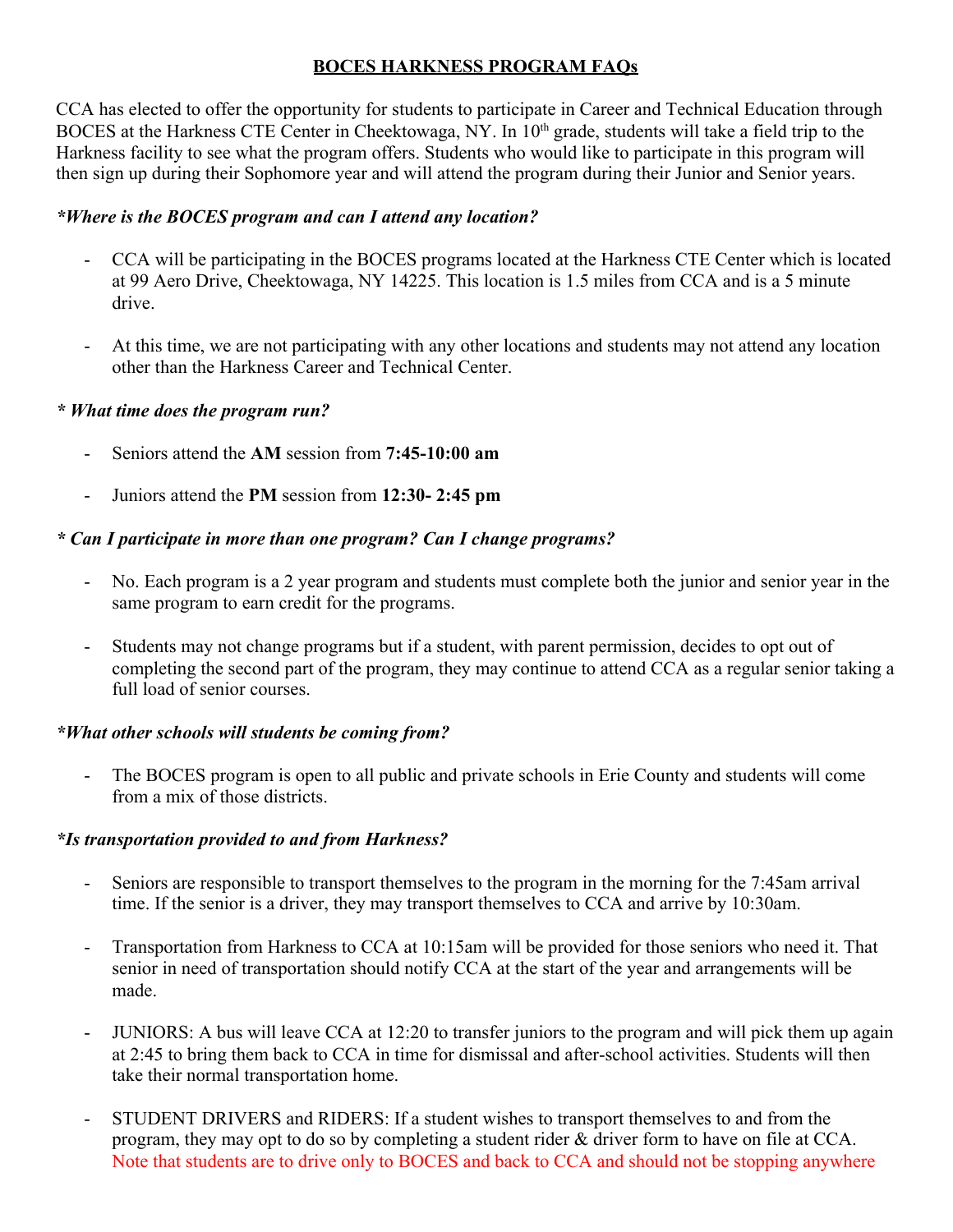else along the way. Should other students wish to ride with a student driver, they may do so as long as both parents have agreed and both students have the student rider & driver form on file at CCA with both students' names listed and appropriate parent signatures.

### *\* How do I register for BOCES?*

- Students interested in attending Harkness for a BOCES program need to be re-enrolled and contracted first at CCA. Re-enrollment opens in mid December for sophomores at CCA so that families may complete the re-enrollment process at CCA prior to the registration opening at BOCES.
- At that time, interested students should obtain a BOCES registration form in the CCA Guidance Office to be completed and signed by a parent letting us know that they wish to attend a program. The School Counselor will register students with Harkness. There is nothing that students need to do with BOCES to register.
- Once approved in the BOCES program, families will need to request funding from their individual school district. This is done by submitting a letter to the school board which must come directly from the families and must be signed by a parent. The School Counselor will provide the letter to the families who are attending BOCES which includes the proper language for the request and each family will need to send the letter to their district. The district is required to provide funds as long as the student has registered with BOCES on time and submitted the request to the school board prior to June 1.

## *\* When is the last day I can register for BOCES?*

- New student  $(11<sup>th</sup> \text{ grade})$  registration must be completed through BOCES by March 22. Returning students ( $12<sup>th</sup>$  grade) must be completed by March 15. Registration opens at the beginning of January and is on a first come, first serve basis. It is highly recommended that interested students enroll as early as possible. **Therefore to ensure entry into the desired program, students should re-enroll at CCA and turn in their BOCES registration form to the guidance office prior to Christmas break.**
- However, in order to allow enough time for paperwork to be completed, the last day to turn in BOCES registration forms at CCA will be March 8.

#### *\* Is there an incremental cost to CCA families to attend BOCES?*

- No. The home school district pays for each student in their district as long as the proper paperwork has been submitted. The School Counselor will provide families with a copy of the letter which each individual family must send to their school board to request payment for their child to attend BOCES.

## *\* If I choose to attend BOCES, does my tuition at CCA change?*

- No. Students enrolled in BOCES pay the same tuition and still are active and involved members of the CCA community. Students spend about  $3/4<sup>th</sup>$  of their day at CCA, and CCA is covering the cost of transportation to BOCES as well as handling all the paperwork to allow students to attend BOCES. This is simply an extension of our programming and therefore does not affect tuition costs.

#### **\*What do junior and senior students who participate in the program give up at CCA by doing so?**

- BOCES students have fewer (or no) elective choices at CCA as their elective course is the program they are participating in at Harkness. Students will also not have any or very few study halls in their schedule as their time at CCA will be spent in core academic classes required for graduation.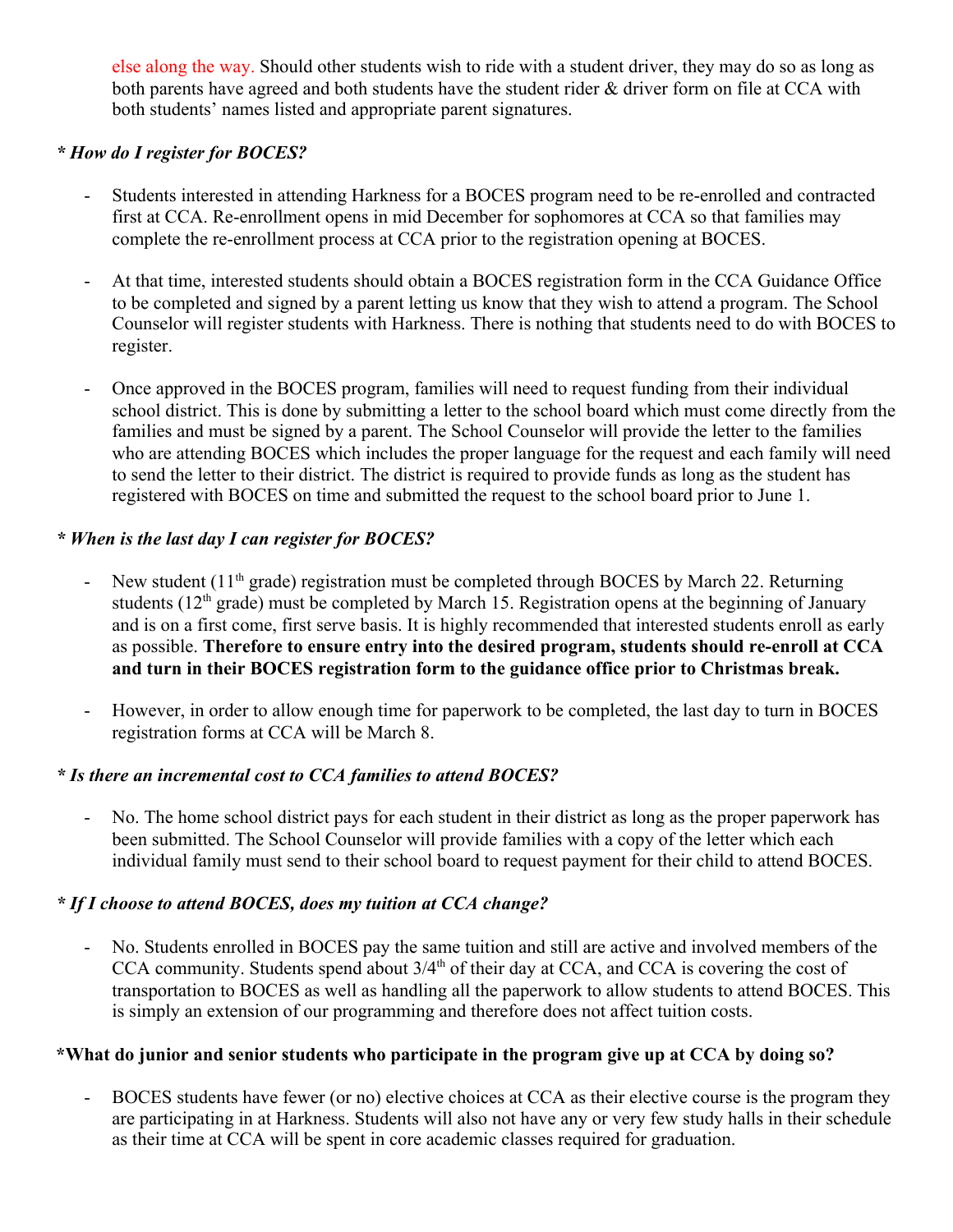- Juniors will need to eat lunch before they leave for the program and since HS lunch happens during their program time, students will not have the chance to eat lunch with their peers but will eat before they go during the MS time.
- Additionally, students in BOCES may occasionally miss school-wide assemblies if the time of the program conflicts. BOCES, however, is flexible and willing to work with our school in the event that there is something happening at school that a student needs to attend even if it is during the time of their BOCES program.

## **\*** *Am I still eligible to take AP courses at CCA?*

- Yes. CCA will do our best to schedule students into English and History AP courses in their junior year. However, students who are interested in Science AP courses may need to shift those courses to their senior year so they will have time for the course and required labs to be scheduled during the day. Students interested in particular AP classes should so indicate on their course request forms and speak with the school counselor about any potential scheduling conflicts. As with any course at CCA, we try to accommodate student requests but there is always a chance that scheduling conflicts may prevent a student from taking certain courses.
- AP Students must be available to take their AP exams in May. Therefore, those students must miss those days at BOCES. Such a day is an excused absence but will require that missed time at BOCES be made up. Students will need to work with their teachers at Harkness to make up the time they missed during AP week.

# **\*** *If I go to Harkness, can I still participate in sports, clubs, and after-school review at CCA?*

Yes. Students will return to CCA by 3:00 each day and therefore will be able to participate in all regular after school activities.

## **\*** *What about the senior trip? What about the camp retreat in the Fall? Field Trips?*

At the start of the year, CCA provides the excused absences to BOCES which includes camp and the senior trip. Camp and the senior trip are required activities for CCA students and BOCES students should plan on attending. CCA will notify BOCES about field trips as we learn of them and the BOCES student may opt to attend the field trip or attend their BOCES program. BOCES students will be allowed to miss their Harkness program on those days, but will be responsible to make up any missed work from their program.

## *\* What about Chapel? Will I miss that?*

- No. CCA has worked the schedule so that Chapel occurs mid-morning allowing all students to participate in Chapel. Seniors will return to CCA in time.

## *\*Will I still have to dress in dress code?*

Students will be required to be in dress code while at CCA but will follow the guidelines for dressing while in their program at Harkness. In certain programs, specific attire is required by BOCES (chef's coat, medical scrubs, etc.) and students should follow those guidelines. Regardless of the clothing that students wear at BOCES, students are representing CCA and are expected to maintain the same level of modesty and appropriate dress.

## *\* Am I still eligible for the same diplomas?*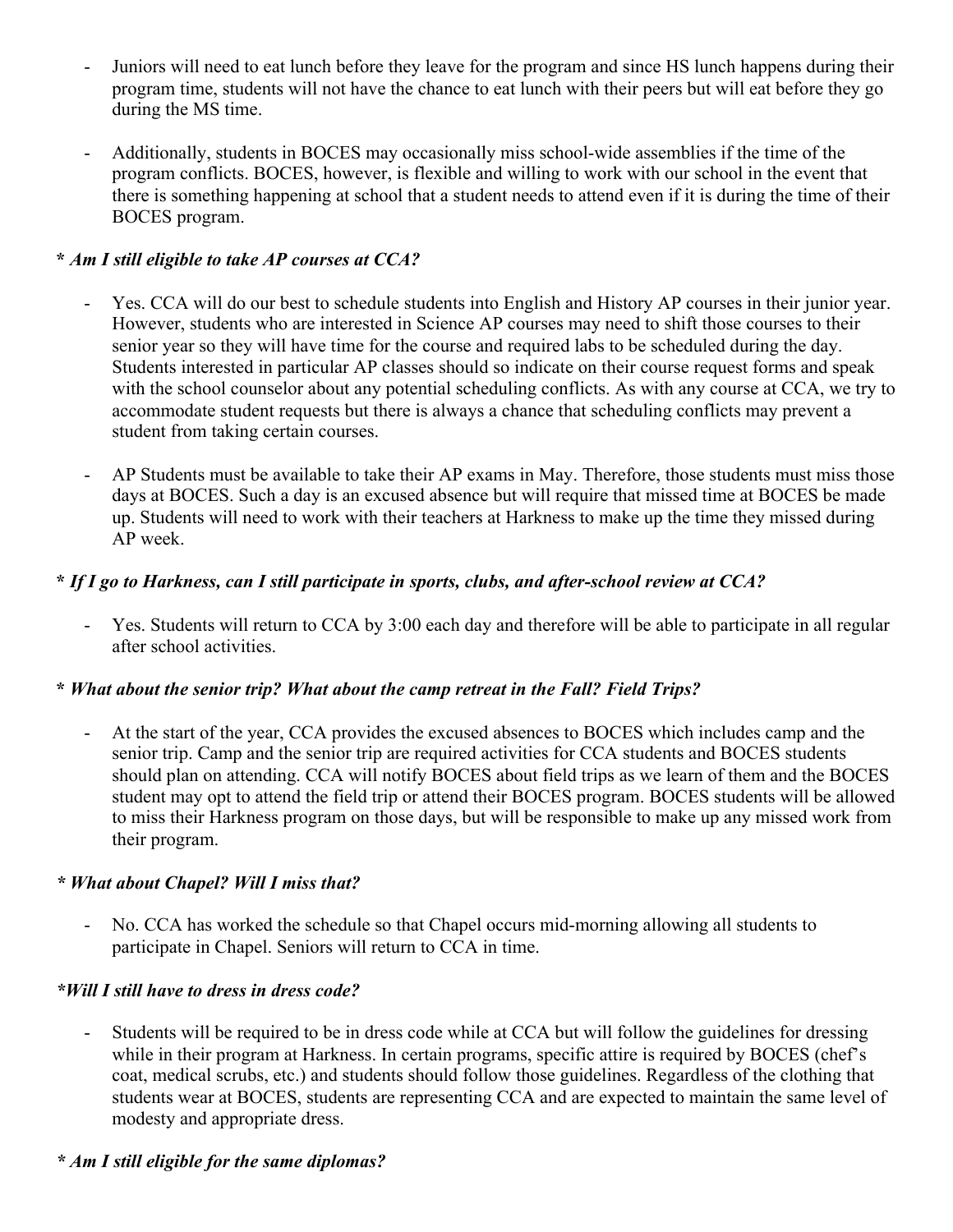- Students attending Harkness will still be eligible for the same CCA diplomas and the same New York State diplomas. All diplomas offered by CCA will still apply.

### *\* Will my graduation requirements be different?*

- Students attending Harkness are still required to meet the same graduation requirements as all other CCA students. This includes the 22 credit hours of course-work as required by New York State. The only difference would be how some of those credits are obtained. Some of the programs at BOCES give students the option to earn their 3<sup>rd</sup> Math and/or Science course credit. Should this be the case, students may opt to use that credit towards graduation. In the junior year, students will most likely not have time to take both Math and Science at CCA and may elect to choose one. Regardless of whether or not a student attends BOCES, they will still be responsible to ensure that all 22 credits are earned during HS in order to graduate on time.

| <b>COURSE</b>              | <b>CREDITS OF</b> | REQUIRED REGENTS EXAMS                        |
|----------------------------|-------------------|-----------------------------------------------|
|                            | <b>COURSEWORK</b> |                                               |
| English                    | 4                 | English Language Arts- 11 <sup>th</sup> Grade |
| <b>History</b>             | 4                 | Global History- 10 <sup>th</sup> grade        |
|                            |                   | US History- $11th$ grade                      |
| Math*                      | 3                 | 3 Required Exams                              |
|                            |                   | (Algebra I, Geometry and Algebra II)          |
| Science*                   | 3                 | 2 Exams Required                              |
|                            |                   | (Earth Sci, Biology, Chem or Physics)         |
| Foreign Language (Spanish) | 3                 | Comprehensive Spanish III Exam                |
| Health                     | $\frac{1}{2}$     | None                                          |
| Art and/or Music           |                   | None                                          |
| Physical Education         | $\overline{2}$    | None                                          |
| Electives (BIBLE)          | $3\frac{1}{2}$    | School Exams - No Regents                     |
|                            |                   |                                               |

- BOCES students will still be required to obtain the following:

\*Because certain BOCES programs offer a 3rd Math/Science credit, it may be possible for students to obtain this course credit through their BOCES program. Students should work with the school counselor to make sure that all graduation requirements are being met. Students should also understand that opting out of certain upper level Math and Science courses could affect acceptance to certain colleges/programs and/or students may be required to take remedial math and science in their first year of college.

#### *\* What credits do I earn at BOCES? Do I get college credit?*

- Students attending BOCES earn 3.75 Career and Technical credits towards graduation each year for a total of 7 total credits. Credits will be reflected on the CCA transcript.
- The BOCES program is not a college. There are, however, advanced studies courses offered at Harkness to eligible students enrolled in a certain selection of programs during which students may receive college credits while attending BOCES (dual-enrollment).
- Additionally, the majority of the programs have agreements with particular colleges and universities to waive one or more courses for students entering specific courses or departments at those colleges. Students are encouraged to read those agreements in order to determine which course(s); earning which minimum grades; receive credit at which colleges.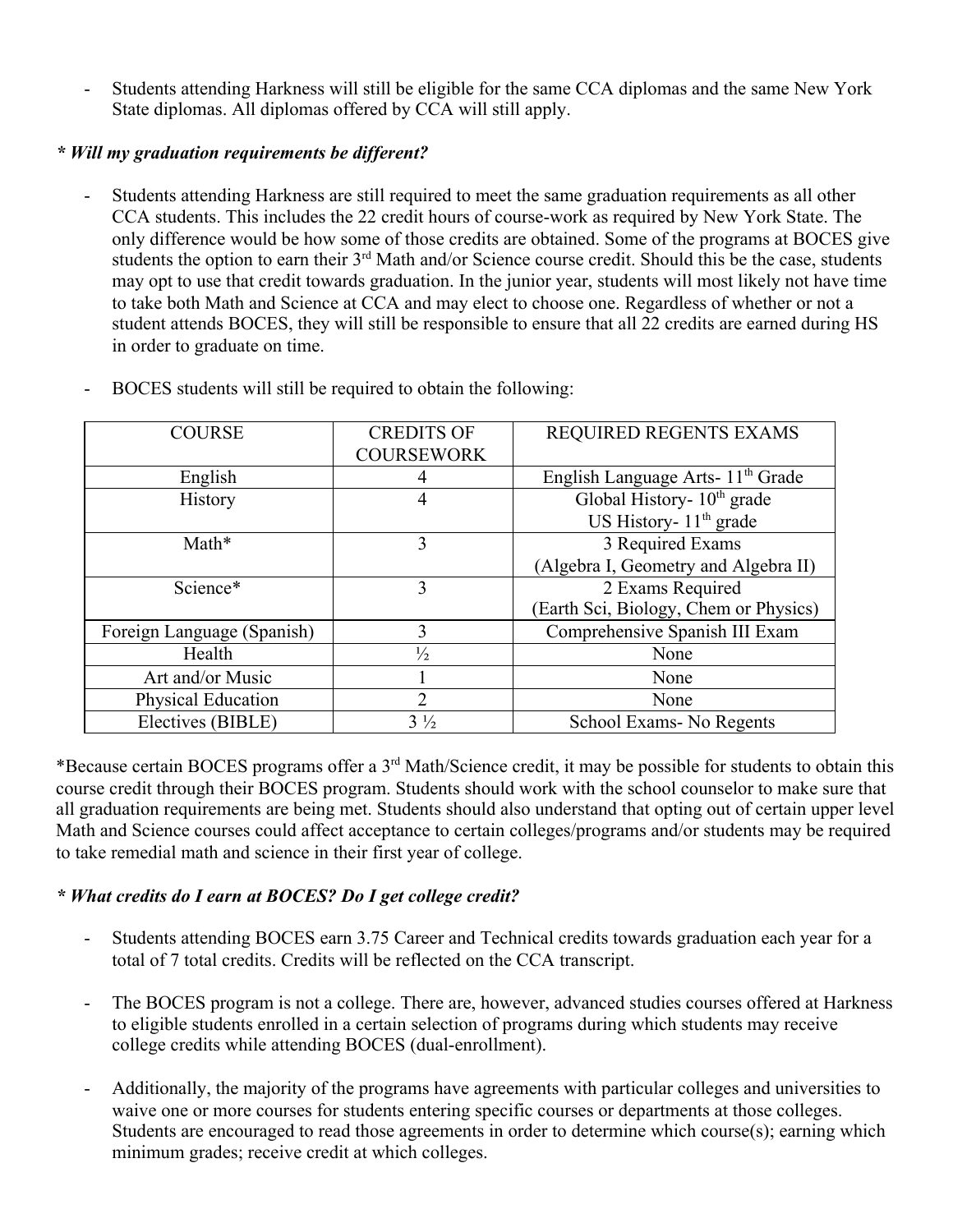### *\* I plan to attend a BOCES program at Harkness. Do I still need to apply to college?*

YES. CCA is a college preparatory high school. As such, it is our expectation that all seniors apply to college. Even those students who attend BOCES and receive a career and technical certification should still plan to explore college options and as such are still required to apply to the minimum five colleges.

#### *\*What level of control/oversight will CCA have of the program?*

The structure of the program and the content of each course at BOCES is at the sole discretion of Erie 1 BOCES. The BOCES coordinator works with each individual school in regards to attendance, grading and issuing credits for graduation. There is also a level of communication between the School Counselors at BOCES and at CCA if a student need/issue should arise.

#### *\*Do you need to have a certain number of students signed up to make it work?*

No. CCA has elected to make this program available to any junior student who is interested. Seniors are eligible to participate after they have completed the  $1<sup>st</sup>$  year at BOCES.

### *\*Is every student eligible to participate? Are there any exceptions?*

- Unfortunately, the BOCES program is not accepting students from the Buffalo school district since Buffalo schools have failed to pay the tuition costs for the BOCES programs.

### *\* What happens at the end of the year when seniors are no longer required to attend classes?*

Seniors who participate in the BOCES program need to satisfy all requirements for their program. This includes attendance at Harkness until the completion of the program (mid June). Even though attendance at CCA for Seniors may not be required for most  $12<sup>th</sup>$  grade classes after AP exam week, students attending BOCES will still need to attend their program and finish all requirements.

### *\*It's time to sign up for classes for next year, what should a BOCES student put on their course request form?*

- General rule is that all students (BOCES or not) should request all the courses they wish to take next year on their form. We do our best to honor all requests and fit students into as many possible courses as their schedule will allow.
- However, a student attending BOCES will be limited on their choices here at CCA and a general guideline to selecting courses is the following:

| $11th$ Grade                         | $12th$ Grade                        |  |
|--------------------------------------|-------------------------------------|--|
| Bible 11                             | Bible 12                            |  |
| English 11 or AP English Language    | English 12 or AP English Literature |  |
| US History or AP US History          | Government or AP Government         |  |
| Physical Education (PE)              | Economics                           |  |
| *Math or Science                     | Physical Education (PE)             |  |
| Spanish (if not completed in Gr. 10) | Health                              |  |
| <b>BOCES</b> Elective                | *Math or Science                    |  |
|                                      | <b>BOCES</b> Elective               |  |